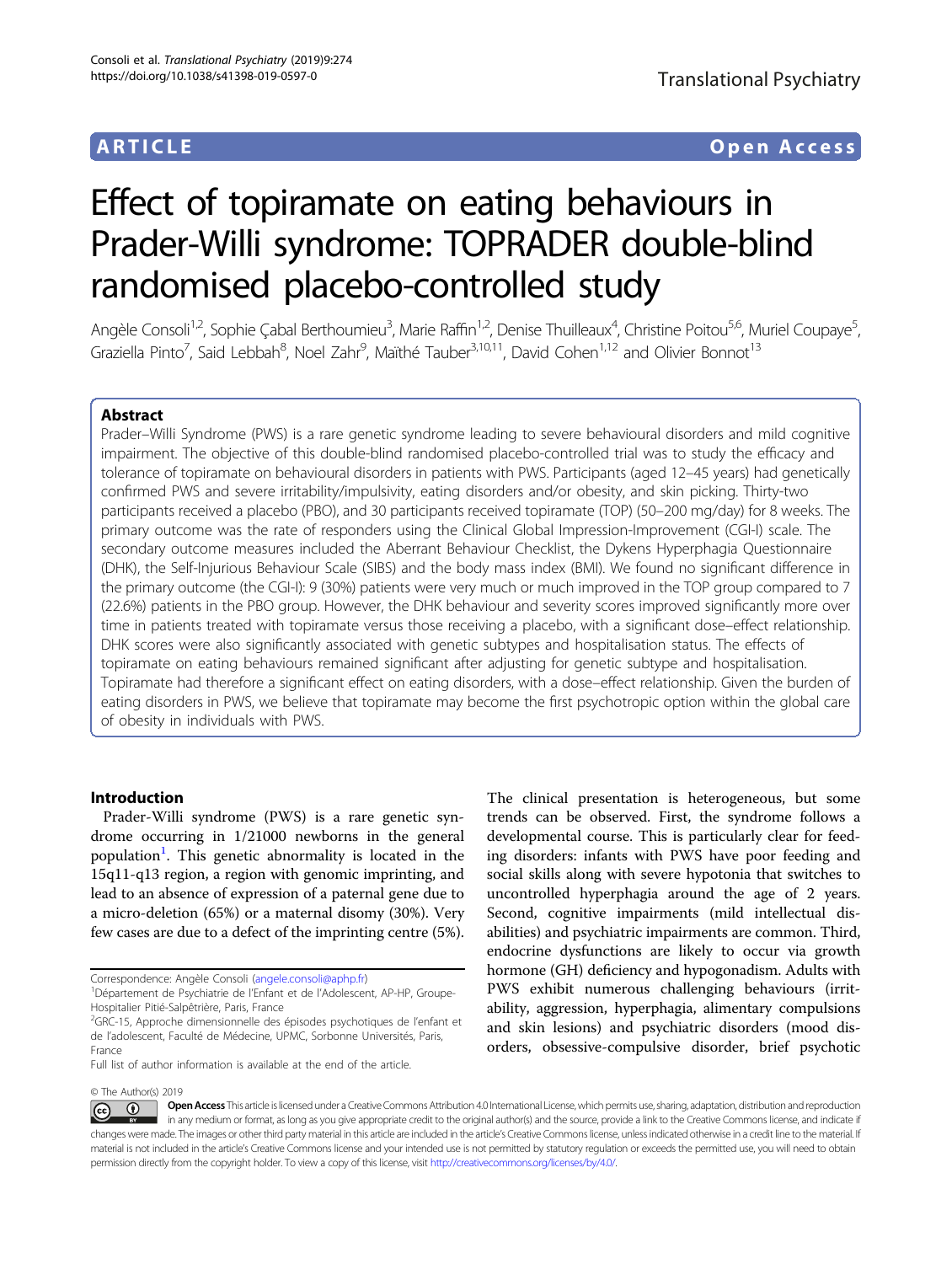episodes, hallucinations and delusional ideas)<sup>2</sup>. Feeding disorders are severe in 2/3 of cases, and the consequences of them can include obesity, somatic and metabolic disorders and temper outbursts caused by frustration over alimentation or misunderstandings of social situations. Irritability and aggression are particularly challenging for families and institutions. Skin lesions due to skin picking can lead to infections or chronic inflammation and severe anaemia.

The therapeutic approach to PWS has seen tremendous improvements during the last two decades and includes (i) the early use of GHs to improve short stature and body composition<sup>[3](#page-7-0)</sup>, (ii) strict behavioural measures during childhood to control food access and food intake to prevent obesity $4$ , and (iii) the possible use of oxytocin for infant feeding deficits, which have shown promising results<sup>[5](#page-7-0)</sup>. However, despite the prevalence of psychiatric disorders and challenging behaviours among those with PWS, to date, no specific treatments have been approved, and very little research has been conducted<sup>[6](#page-7-0)</sup>. Antidepressants (IRS) and antipsychotics seem to be the most frequently used medications<sup>[6](#page-7-0)</sup>. However, antipsychotics can lead to an increase appetite<sup>[7](#page-7-0)</sup> and are responsible for a worsening of weight gain and irritability as well as temper outbursts related to eating disorders. So far, only two double-blind randomised placebo-controlled studies have been conducted, but they had small sample sizes ( $n = 15$ ). The first trial reported on the efficacy of fenfluramine compared to a placebo on improving eating and aggres-sive behaviours (skin picking) and inducing weight loss<sup>[8](#page-7-0)</sup>. However, this treatment was withdrawn from the market because of serious cardiac side effects. The second trial reported on the efficacy of rimonabant on eating beha-viours compared to a placebo<sup>[9](#page-7-0)</sup>. This treatment was also withdrawn from the market due to its serious psychiatric side effects (anxiety, dysthymia and delusion).

An alternative therapeutic approach has been proposed with topiramate (TOP), an antiepileptic drug that has also been used as an anti-impulsive and mood stabiliser<sup>[10](#page-7-0)</sup>. In addition, this antiepileptic treatment, unlike other ones, does not promote weight gain and instead results in a decrease in appetite and, consequently, weight  $\cos^{10}$  $\cos^{10}$  $\cos^{10}$ . Topiramate has previously been prescribed for the treatment of eating disorders. In a meta-analysis that pooled five randomised controlled trials of bulimia nervosa ( $n =$ 128) and binge eating disorder ( $n = 528$ ) patients, topiramate was more efficient in reducing the quantity of binges, the frequency of 'loss of control' (binging), and weight compared with a placebo $11$ . Two prospective open trials that included 8 patients with PWS each explored the efficacy of topiramate. The first reported an improvement in skin picking and aggressive behaviours but no change in eating behaviours $12$ . The second reported improvements in eating behaviours, skin picking and aggressive behaviours, and no side effects were reported $^{13}$ . Up to now, no double-blind randomised placebo-controlled trials have been conducted in patients with PWS.

The objective of this double-blind randomised placebocontrolled trial was to study the efficacy of topiramate on eating disorders, skin picking, and irritability/impulsivity in patients with PWS and its tolerance by patients. Given the large spectrum of symptoms, we chose the Clinical Global Impression Scale's Improvement measure as the primary variable. Secondary variables included symptomatic scales focusing specifically on eating behaviours, skin picking or irritability/impulsivity.

#### Methods

#### Ethics and regulations

The TOPRADER study was approved by the local ethical committee of the principal investigator (Comité de Protection des Personnes d'Ile de France VI under number CPP/104-11). It was also registered with the French regulatory authorities (Agence Nationale des Produits de Santé under the number EUDRACT: 2011-003432-32) and the ClinicalTrials.gov international registry under number NCT02810483. All of the subjects received complete information regarding the protocol before enrolment and gave written consent. Regarding minors or adults under guardianship, either the parents or legal guardian also received this information and gave written consent

#### Study design

The TOPRADER study was a multicentre double-blind randomised placebo-controlled trial. The objective was to evaluate the efficacy and tolerance of topiramate on irritability/impulsivity, eating disorders and selfmutilation in patients with PWS over an 8-week period. The subjects were randomly allocated into two groups, one taking topiramate, and one taking a placebo. The dosage of topiramate was 50 mg/day initially with increases of 50 mg per week up to 200 mg/day. Visits for inclusion and monitoring occurred at inclusion, baseline and at 2, 4, 6 and 8 weeks (the endpoint).

#### Participants

Participants were outpatients and inpatients from the French reference centre for PWS, which encompasses 3 sites (Pitié-Salpêtrière University Hospital in Paris, Marin Hospital in Hendaye and Children University Hospital in Toulouse), and the French reference centre for rare psychiatric disorders (Pitié-Salpêtrière University Hospital in Paris). The inclusion criteria were as follows: a genetically confirmed diagnosis of PWS, being between 12 and 45 years of age inclusive, being over 50 kg in weight and presenting with one of the following symptoms<sup>[1](#page-7-0)</sup>: irritability/impulsiv-ity<sup>2</sup>, eating disorders and/or obesity, or<sup>[3](#page-7-0)</sup> self-harm. The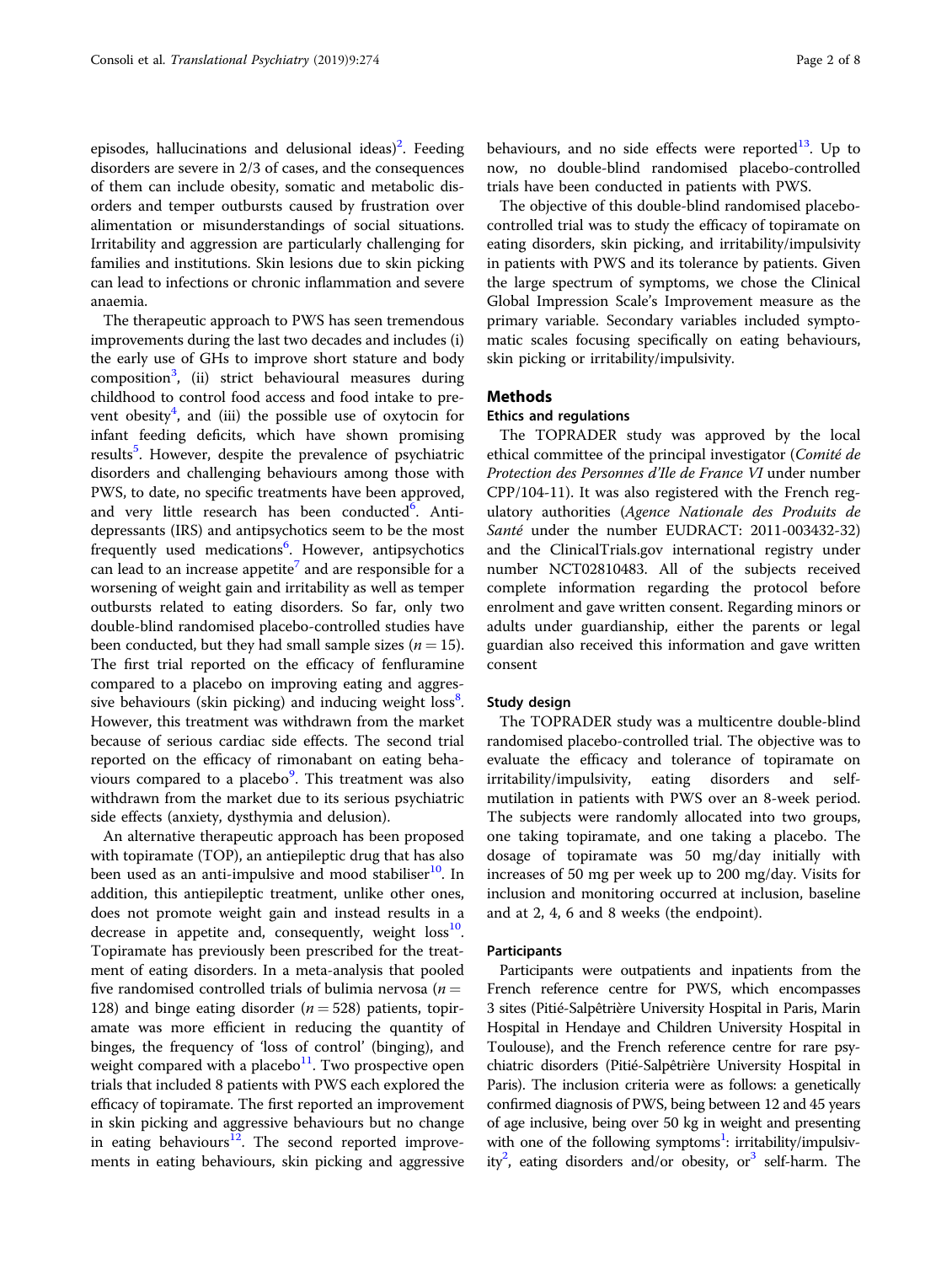exclusion criteria were as follows: the presence of hallucinations, meeting the diagnostic criteria for schizophrenia according to the DSM IV, suicidal risk, severe depression, comorbid organic conditions (epilepsy, the use of anticonvulsants or mood stabilisers, unbalanced diabetes (HbA1C > 10%), type 2 diabetes treated with metformin or gibenclamide, a history of nephrolithiasis or glaucoma, hereditary fructose intolerance problems, glucose malabsorption or sucrose-isomaltase insufficiency), current use of an effective dose of topiramate for a sufficient time without efficacy, the introduction or change in dose of a psychotropic medication within the previous 3 months, hypersensitivity to sulphonamides or to any of the components of topiramate or its placebo, the use of a medication with St John's Wort, pregnancy or breastfeeding, a lack of effective contraception in females of childbearing age, and no informative adult to provide feedback on subjects' behaviour. Exclusion criteria also included biological abnormalities indicating renal failure (serum creatinine greater than 1.5× normal), hepatic impairment (alanine aminotransferase greater than  $2 \times$  normal), anaemia (haemoglobin < 12 g/ dl (female) or <13 g/dl (male), hyperammonaemia (above laboratory standards), and decreased serum bicarbonates (below laboratory standards).

#### Efficacy assessments

The primary outcome measure was the rate of responders to the Clinical Global Impression-Improvement (CGI-I) scale with a response defined as a patient obtaining a score of 1 or 2 (very much or much improved) after 8 weeks of treatment. The CGI-I is a 7-item scale $^{14}$  $^{14}$  $^{14}$ . The secondary outcome measures included $1$  the Aberrant Behaviour Checklist, which includes sub-scores to monitor irritability, lethargy, inappropriate speech, hyper-activity and stereotypies<sup>[2](#page-7-0),[15](#page-7-0)</sup>; the Dykens Hyperphagia Questionnaire, which includes sub-scores to monitor hyperphagic behaviour, drive and severity $3,16$  $3,16$  $3,16$ ; the Self-Injurious Behaviour Scale (SIBS), which monitors selfinjury behaviours in low-functioning patients with or without autism<sup>[17](#page-7-0)</sup> (given PWS phenotypes, we focused on self-injurious behaviours to the skin); and  $4$  body mass index (BMI), for which weight and size were monitored.

#### Safety and tolerability evaluations

Specific attention was given to potential psychiatric adverse effects given that topiramate is known to cause adverse events and that psychiatric symptoms are common in PWS phenotype. At each visit, we monitored patients using the following assessments: the Schizophrenia Positive Symptoms with the Scale for the assessment of positive symptoms $^{18}$ , the Brief Psychiatric Rating Scale<sup>[19](#page-7-0)</sup>, the Hamilton Anxiety Scale<sup>20</sup> and the Columbia Classification Algorithm of Suicide Assess-ment<sup>[21](#page-7-0)</sup>. Biological parameters were also monitored: NFS, serum electrolytes, creatinine, ammonia plasma, serum bicarbonate, hepatic measures (AST, ALT, and GGT), total fasting ghrelin, fasting glucose, lipid profile, insulin, leptin, triglycerides and HbA1c. We also monitored topiramate plasmatic concentrations at baseline, 4 weeks and 8 weeks to explore a possible dose–effect response in patients exposed to topiramate.

#### Statistical analysis

Categorical variables were expressed as frequencies and percentages. Continuous variables were expressed as means (standard deviation, SD) and medians (inter quartiles, IQR).

The comparison of the primary outcome between the 2 treatment groups was performed using a Pearson's chisquared test. Regarding secondary outcomes, which included continuous variables measured at baseline, 2, 4, 6 and 8 weeks, we performed an analysis of repeated measurements using linear mixed models (LMMs). In this model, the fixed effects were time, treatment groups and group-by-time interaction. We introduced subject as random effect.

We also conducted an exploratory analysis to assess possible modulators such as the study site (Hendaye vs. Toulouse vs. Paris), hospitalisation status (inpatient vs. outpatient), genetic subtype (disomy vs. deletion) and topiramate plasmatic concentration (in µg/mL at baseline, 4 weeks and 8 weeks). We used a logistic regression model for the CGI-I response. Modulators were studied separately using the following formula:  $[CGI = Treatment +$ Modulator + Treatment\*Modulator]. We used LMMs for secondary continuous variables by adding the effect of the modulator to the model with the following formula:  $[Secondary variable = Treatment + Time + Treatment$ \*Time + Modulator]. For secondary variables, we only performed the modulator effect analysis in cases of significant effects in group-by-time interactions.

All statistical tests were performed with a 2-tailed  $α$ level of 0.05. The data were analysed using R version 3.3.3 (R Core Team, R foundation for Statistical Computing, Vienna, Austria, 2017, URL <https://www.R-project.org/>).

#### Results

#### Socio-demographic and clinical characteristics of the sample

The flowchart of the study is presented in Fig. [1.](#page-3-0) Between December 2012 and September 2016, 86 subjects were screened for inclusion in this trial. Twenty-four were not eligible or refused to participate. Finally, 62 subjects were randomly allocated to receive topiramate ( $n = 30$ , TOP) or a placebo  $(n = 32, PBO)$ . Socio-demographic and clinical characteristics of the participants are presented in Table [1](#page-3-0). The final randomised sample included 32 females and 30 males, and the mean age was 23.8 (8.3) years [range 12-43].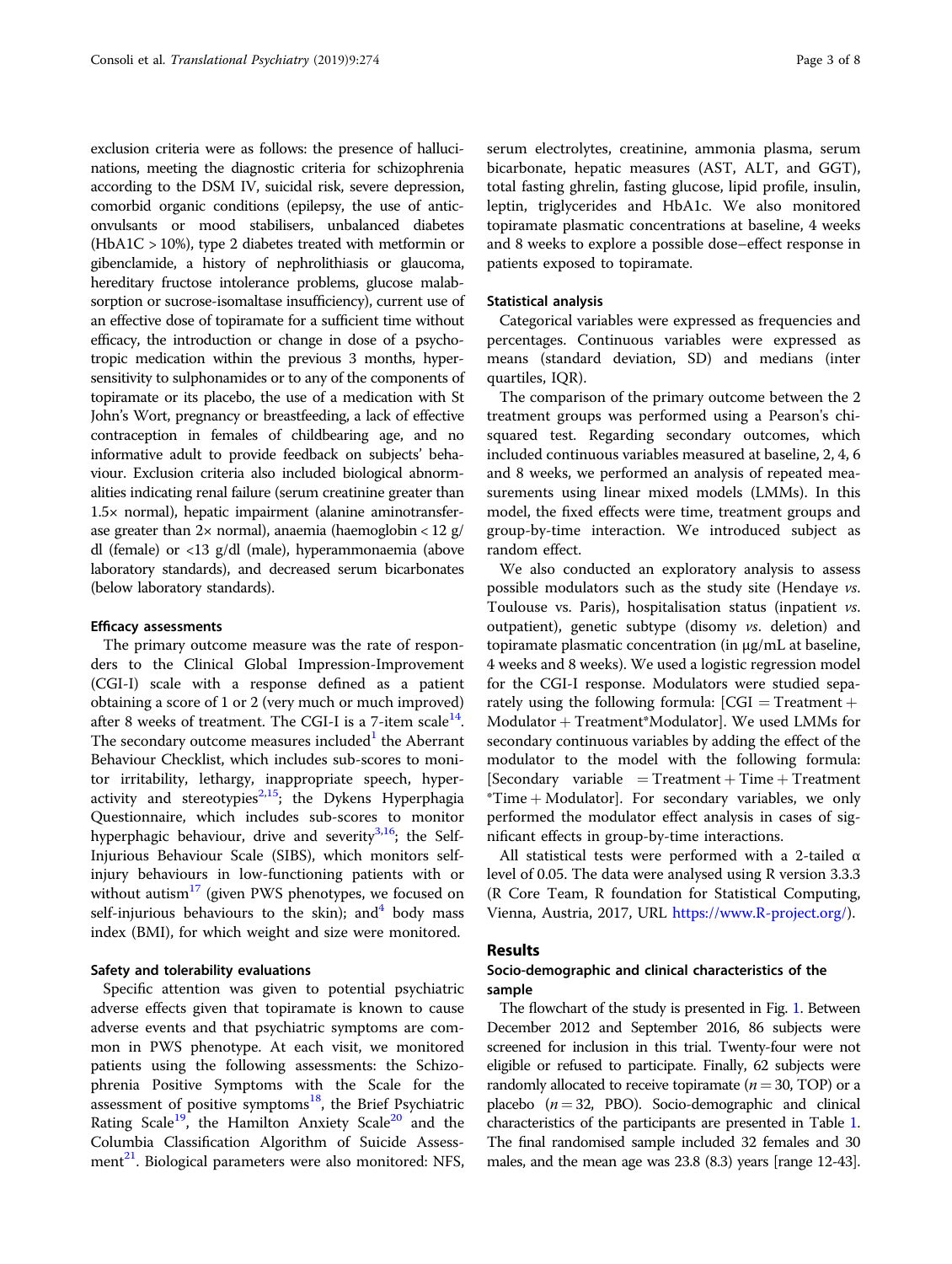<span id="page-3-0"></span>

N=28

Fig. 1 Flowchart of the study

#### Table 1 Socio-demographic and clinical characteristics of the participants

N=31

|                                         | Placebo $(n=32)$  | Topiramate ( $n = 30$ ) | Total ( $n = 62$ )  |
|-----------------------------------------|-------------------|-------------------------|---------------------|
| Gender                                  |                   |                         |                     |
| Female $n$ (%)                          | 18 (56.2)         | 14 (46.7)               | 32 (51.6)           |
| Male $n$ (%)                            | 14 (43.8)         | 16 (53.3)               | 30 (48.4)           |
| Age                                     |                   |                         |                     |
| mean (sd)                               | 23.97 (8.16)      | 23.7 (8.58)             | 23.84 (8.3)         |
| median IQR]                             | 25 [15.75-29.25]  | 24.5 [15.25-31.75]      | 25 [15.25-1.75]     |
| Genetic subtype                         |                   |                         |                     |
| Deletion $n$ (%)                        | 20(62.5)          | 22 (73.3)               | 42 (67.7)           |
| Disomy $n$ (%)                          | 11(34.4)          | 7(23.3)                 | 18 (29)             |
| Defect of the imprinting centre $n$ (%) | 1(3.1)            | 1(3.3)                  | 2(3.2)              |
| Body mass index (kg/m <sup>2</sup> )    |                   |                         |                     |
| mean (sd)                               | 41.03 (12.9)      | 40.43 (12.68)           | 40.74 (12.69)       |
| median [IQR]                            | 40.2 [32.8-50.65] | 36.8 [31.92-49.3]       | 39.35 [31.92-50.65] |
| Setting                                 |                   |                         |                     |
| Outpatient $n$ (%)                      | 16(50)            | 17 (56.7)               | 33 (53.2)           |
| Inpatient $n$ (%)                       | 16(50)            | 13 (43.3)               | 29 (46.8)           |

Of those patients, 33 (53.2%) were outpatients, and 29 (46.8%) were inpatients. Regarding PWS genetic subtypes, 42 (67.7%) subjects had a deletion, 18 (29%) had a maternal disomy and 2 (3.2%) had a defect of the imprinting centre. The mean BMI was 40.74 (12.69), which is categorised as very severely obese (obese class II). At the endpoint, the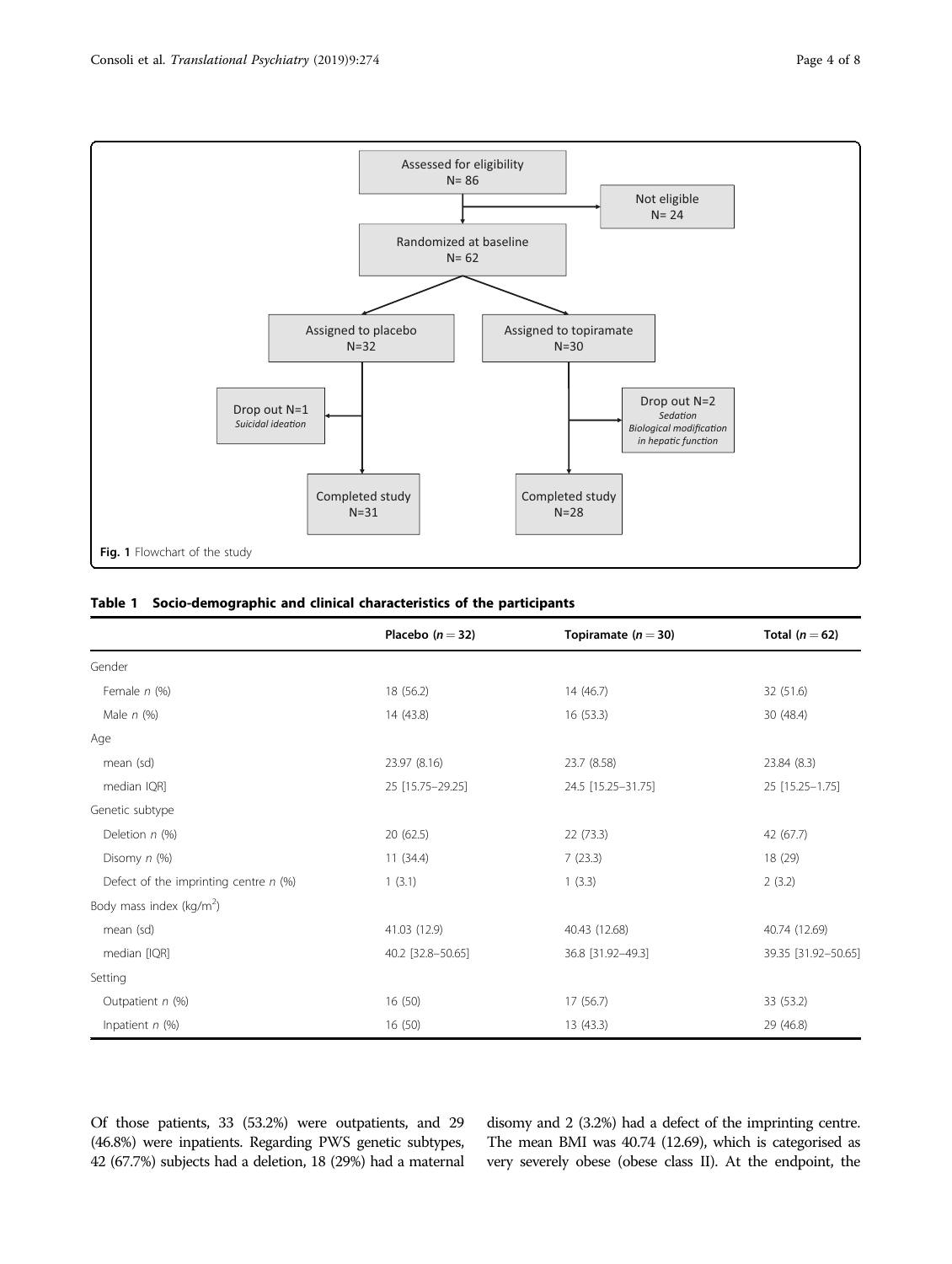mean dosage of topiramate in the patients exposed to the active compound was 8.3 (5.83) μg/mL [range: 0.8–22.6].

#### Efficacy of topiramate

Regarding the main outcome (CGI-I), we found no significant difference between the number of responders in patients treated with topiramate and in patients treated with the placebo. A total of 9 (30%) patients were very much or much improved in the TOP group compared to 7 (22.6%) in the PBO group ( $p = 0.51$ ).

The secondary outcome variables at baseline and the endpoint are shown in Table [2](#page-5-0). For most variables, there was significant improvement over time. However, we found a significant interaction between treatment group and time for the Dykens Hyperphagia Questionnaire behaviour and severity scores, meaning that these scores improved significantly more over time in patients treated with topiramate versus those receiving a placebo (Table [2\)](#page-5-0). The effect of topiramate versus a placebo was also significant using the Hyperphagia Questionnaire for use in PWS Clinical Trials (HQ-CT, data not shown). This recent scale was validated in PWS during our trial and only differs from the Dykens Hyperphagia Questionnaire by the removal of 3 items $^{22}$ . There was no significant interaction between group and time for any other secondary variable (sub-scores of the ABC and SIBS-skin picking) except for the ABC-lethargy sub-score: although lethargy improved in both groups, it appeared that the decrease was significantly lower over time in the TOP group versus the PBO group.

Finally, a trend was observed for a decrease in BMI in the topiramate group versus the placebo group (40.4 to 38.7 in the TOP group vs. 41.0 to 40.5 in the PBO group), but without a significant effect for the interaction between time and group in the statistical model (see Table [2](#page-5-0)).

#### Exploratory analysis regarding modulators

As explained in the Methods section, we aimed to explore 4 possible modulators of the topiramate response: the study site (Hendaye vs. Toulouse vs. Paris), hospitalisation status (inpatient vs. outpatient), genetic subtype (disomy vs. deletion) and topiramate plasmatic concentration (in µg/mL at baseline, 4 weeks and 8 weeks). Detailed analyses are reported in the supplemental materials (table S1 to S12). For the CGI response, we found no modulating effect of the variables we explored. For the Dykens Hyperphagia Questionnaire behaviour and severity scores and the ABClethargy sub-score, we found four significant modulator effects. The Dykens Hyperphagia Questionnaire behaviour score was significantly associated with the genetic subtype, with patients with disomy showing lower scores than patients with a deletion (ß estimate =  $-2.15$ ,  $p = 0.011$ ). The Dykens Hyperphagia Questionnaire severity score was significantly associated with the hospitalisation status and

study site. Inpatients had lower scores than outpatients (ß estimate  $= -1.11$ ,  $p = 0.017$ ), and patients in Hendaye had lower scores than patients at other sites ( $\beta$  estimate  $=$  $-1.62$ ,  $p = 0.002$ ). To explore the modulating effect of the topiramate plasmatic concentration, we only used the HQ-CT score, since the models only included participants exposed to topiramate. Patients with higher topiramate plasmatic concentrations had lower scores for eating disorder behaviours (ß estimate =  $-0.32$ ,  $p = 0.0029$ ). The effect remained significant after adjusting for BMI, genetic subtype and study site (ß estimate =  $-0.31, p = 0.0032;$ ß estimate = −0.32,  $p = 0.003$ ; ß estimate = −0.33,  $p =$ 0.002, respectively). Finally, the ABC-lethargy sub-score was significantly associated with the hospitalisation status; inpatients had lower scores than outpatients ( $\beta$  estimate  $=$  $-3.06, p = 0.004$ ).

#### Safety

Adverse events are shown in Table [3.](#page-6-0) There were only three cases of severe adverse events leading to a patient's withdrawal: 1 for suicidal ideation in the PBO group, 1 for hepatic dysfunction and 1 for excessive sedation in the TOP group. Overall, 18 subjects presented with at least one adverse event, and the total number of adverse events was 23. We observed 7 biological modifications in hepatic function, 6 cases of hyperammonaemia, 1 skin rash, 2 infectious episodes, 4 cases of sedative effects or psychomotor slowdowns, 1 hospitalisation for a suicidal attempt, 1 case of anxiety and tears and 1 case of suicidal ideation. Of these, the following 14 were reported as occurring in the TOP group: 4 cases of sedative effects or psychomotor slowdowns, 4 biological modifications in hepatic function, 4 cases of hyperammonaemia, and 2 infectious episodes (bronchitis asthma and sinusitis). This low number of AEs did not allow for a statistical analysis. However, it appeared that most of the AEs occurred in both groups, except for sedation, which occurred only in the TOP group. We found no changes in Schizophrenia Positive Symptoms and the Hamilton Anxiety Scale.

#### **Discussion**

The TOPRADER study is the first randomised placebo-controlled trial assessing improvement of behavioural impairments in PWS. There was no significant effect in the topiramate group compared to the placebo group on our primary outcome, the CGI-I. However, the results strongly support that topiramate is significantly effective on hyperphagia and challenging eating behaviour but not on the other behavioural dimensions. The Clinical Global Impression scale is a global scale that covers eating behaviours, irritability/ aggression and skin picking in PWS patients. The finding that the effect of topiramate was significant for eating behaviours but not for the other dimensions may explain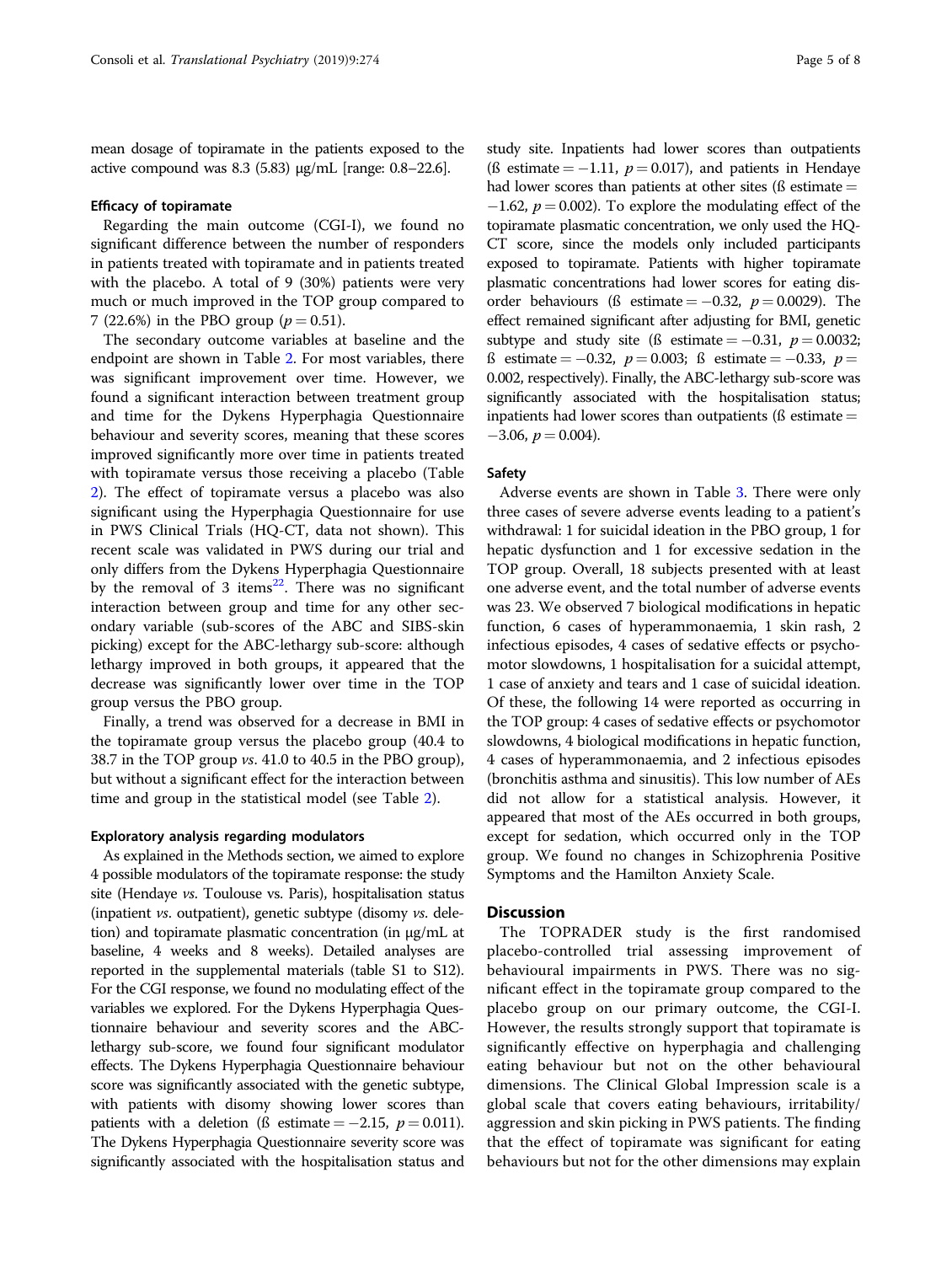|                                          | Placebo $(n=32)$              |               | Topiramate $(n=30)$ |               | <b>Test</b>                                             | p                    |
|------------------------------------------|-------------------------------|---------------|---------------------|---------------|---------------------------------------------------------|----------------------|
|                                          | <b>Baseline</b>               | 8 weeks       | <b>Baseline</b>     | 8 weeks       |                                                         |                      |
|                                          | Primary variable              |               |                     |               |                                                         |                      |
| CGI-I: n (%) much and very much improved |                               | 7 (22.6%)     |                     | $9(30\%)$     | Pearson Chi-squared                                     | 0.51                 |
|                                          | Secondary variables:mean (SD) |               |                     |               |                                                         |                      |
| Dykens, Behaviour                        | 12.88 (4.08)                  | 11.6(4.11)    | 13.37 (4.23)        | 10 (3.88)     | ß topi: 1.47<br>ß time: -. 297<br>$\beta$ inter: $-.39$ | 0.18 0.005 0.011     |
| Dykens, Drive                            | 11.16(3.61)                   | 9.83(3.53)    | 11.87 (4.13)        | 8.96 (4.39)   | ß topi: 1.61<br>ß time: -.343<br>ß inter: -.292         | 0.163 0.006 0.1      |
| Dykens, Severity                         | 4.81(2.13)                    | 4.3(1.64)     | 5.17(2.46)          | 3.82(2.16)    | ß topi: 0.88<br>ß time: -. 076<br>ß inter: -.233        | $0.14$ $0.21$ 0.007  |
| BMI, kg/m2                               | 41.03 (12.9)                  | 40.46 (11.38) | 40.43 (12.68)       | 38.66 (11.14) | ß topi: -.259<br>ß time: -8.125<br>ß inter: 1.4         | $0.8 < 0.001$ 0.16   |
| <b>BPRS</b>                              | 27.59 (10.46)                 | 27.2 (9.55)   | 27.53 (10.96)       | 26.54 (12.73) | ß topi: -.929<br>ß time: -.337<br>ß inter: .025         | 0.75 0.026 0.91      |
| ABC, Irritability                        | 10.28 (7.88)                  | 4.73 (5.51)   | 9.7(7.28)           | 4.71 (6.62)   | ß topi: -1.11<br>ß time: -1.23<br>ß inter: .277         | $0.55 < 0.001$ 0.39  |
| ABC, Lethargy                            | 6.47(7.32)                    | 3.47 (4.88)   | 5.5(6.06)           | 4.25 (4.91)   | ß topi: -1.48<br>ß time: -.727<br><b>B</b> inter: .506  | $0.34 < 0.001$ 0.021 |
| ABC, Stereotype                          | 0.66(1.64)                    | 0.67(1.81)    | 1.27(3.62)          | 1.18(3.61)    | ß topi: .525<br>ß time: -. 023<br>ß inter: -.009        | 0.46 0.62 0.89       |
| ABC, Hyperactivity                       | 4.44(5.32)                    | 2.3(3.11)     | $6.2$ $(8.79)$      | 4.64(7.65)    | ß topi: 1.59<br>ß time: -.426<br>ß inter: .043          | 0.33 0.001 0.82      |
| ABC, Inappropriate speech                | 2.28(3.21)                    | 1.5(2.32)     | 2.13 (2.92)         | 1.5(2.77)     | ß topi: -.016<br>ß time: -.158<br>ß inter: .031         | 0.98 0.015 0.74      |
| SIBS, Skin picking                       | 7.69 (5.89)                   | 5.67 (3.87)   | 9.17(5.84)          | 7(5.46)       | ß topi: .584<br>ß time: -.528<br>ß inter: .11           | $0.69 < 0.001$ 0.61  |

#### <span id="page-5-0"></span>Table 2 Changes in clinical characteristics from baseline to the final visit (8 weeks)

CGI Clinical Global Impression, ABC Aberrant Behaviour Checklist, SIBS Self-Injurious Behaviour Scale, BMI Body mass index, BPRS Brief Psychiatric Rating Scale, ß topi: ß topiramate,  $\vec{B}$  inter: ß topiramate \* time.

The ß coefficients were the regression coefficients of the LMM

why the CGI was not significant between the two groups. Indeed, an important result from the study is the significant effect of topiramate on reducing challenging eating disorders in PWS patients combined with overall good short-term safety.

Up to now, only one prospective open trial reported improvements in eating behaviours<sup>13</sup> in PWS, but it was not a double-blind randomised placebo-controlled trial. Eating disorders are very challenging in PWS. It has been found that controlling food intake is very effective when established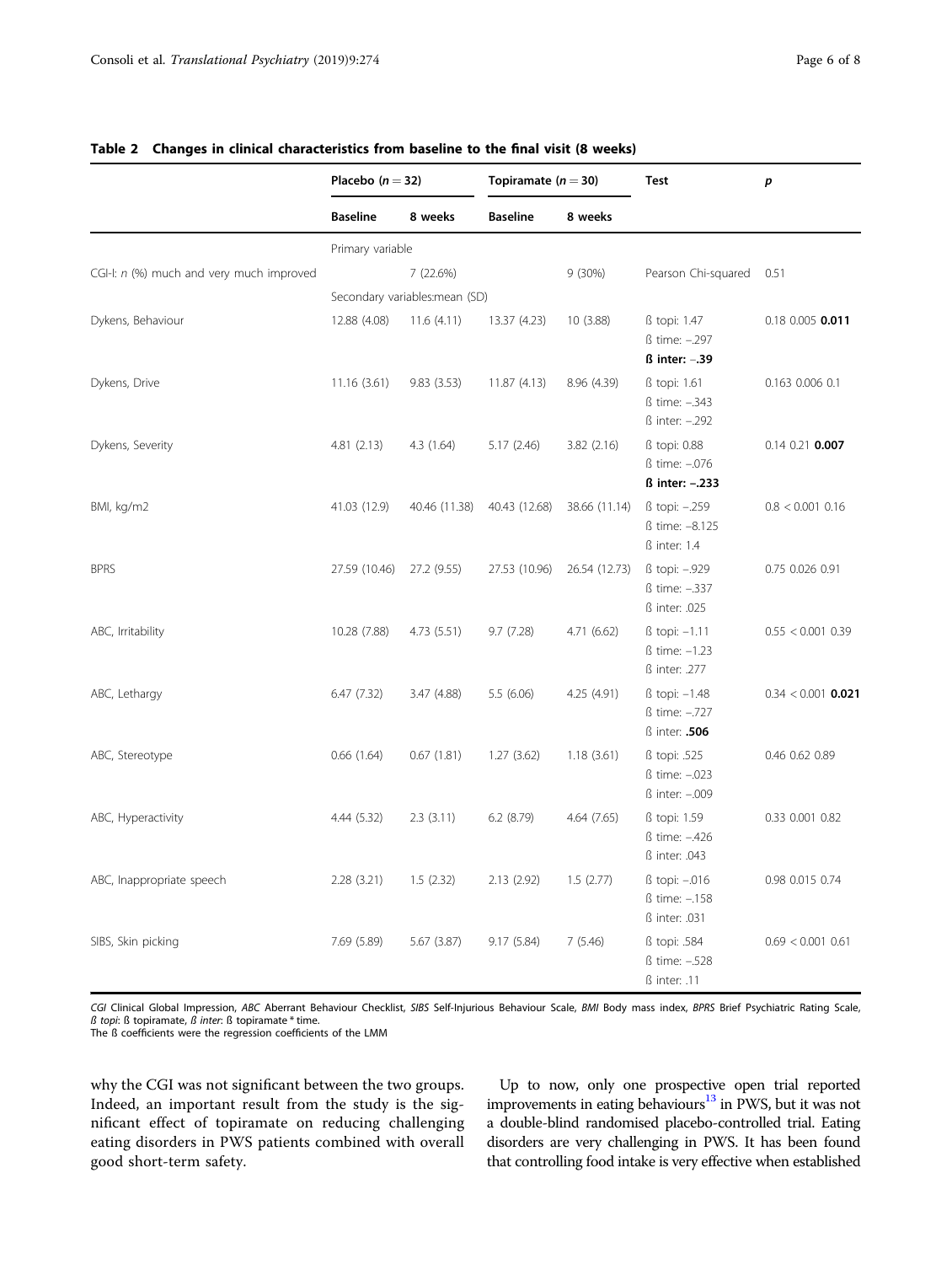#### <span id="page-6-0"></span>Table 3 Adverse events  $(n = 23)$

|                                                 | Placebo<br>$(n=9)$ | <b>Topiramate</b><br>$(n = 14)$ | Total<br>$(n=23)$ |
|-------------------------------------------------|--------------------|---------------------------------|-------------------|
| Sedative effects or<br>psychomotor slowdowns    | 0                  | 4 (28.6%)                       | 4 (17.4%)         |
| Anxiety and tears                               | $1(11\%)$          | 0                               | $1(4.3\%)$        |
| Suicidal ideation                               | $1(11\%)$          | 0                               | $1(4.3\%)$        |
| Hospitalisation (suicidal<br>attempt)           | $1(11\%)$          | 0                               | $1(4.3\%)$        |
| Biological modifications in<br>hepatic function | 3(33.3%)           | 4 (28.6%)                       | 7 (30.4%)         |
| Hyperammonaemia                                 | 2(22%)             | 4 (28.6%)                       | 6 (26%)           |
| Skin rash                                       | $1(11\%)$          | 0                               | $1(4.3\%)$        |
| Infectious episode                              | 0                  | 2(14.2%)                        | 2(8.7%)           |

early on<sup>1,[4](#page-7-0)</sup>. However, very few data exist concerning pharmacological therapeutic approaches<sup>[6](#page-7-0)</sup>. In this trial, the significant positive effects of topiramate over time on eating behaviours in PWS was observed in two sub-scores of the Dykens Hyperphagia Questionnaire<sup>[16](#page-7-0)</sup>: hyperphagic behaviours and their severity. These hyperphagic behaviours are the most challenging behaviours in PWS. Indeed, they start early (6 years old in our sample), and their consequences are dramatic both physically and psychologically through obesity (and its morbidity) and behavioural disorders due to alimentary frustrations (irritability, aggression and temper outbursts) $2,23$ . These behaviours can frequently lead to exclusion from institutions and an escalation in the use of pharmacological drugs with potential secondary aggravating effects (e.g., secondgeneration antipsychotics are frequently used and can lead to increased appetite and metabolic disorders).

Regarding improvements in eating disorder severity over time, we found two interesting modulator effects. To interpret our results, it is important to note that study sites and hospitalisation status were highly correlated since the Hendaye site is a hospitalisation unit dedicated to PWS patients and proposing systematic behavioural food control. The reduction in eating behaviour severity was greater when there was a concomitant effect from topiramate treatment and behavioural/educational methods through hospitalisation. The second interesting significant modulation was the dose-response effect we observed in patients exposed to topiramate. Patients with higher topiramate plasmatic concentrations had lower Dykens Hyperphagia Questionnaire behaviour scores. The effect remained significant after adjusting for BMI, genetic subtype and study site. Although we did not find a significant effect on other challenging behaviours and BMI, it is likely that the positive effect on eating behaviours should also have a positive effect on temper outbursts related to food frustrations and BMI in the longer term. The fact that the trial lasted 8 weeks, with only 5 weeks with full posology, can explain the absence of a significant effect over time for BMI. Longer follow-up studies are warranted.

Regarding safety, 23 AEs were reported, including 14 AEs among patients receiving topiramate. Concerning psychiatric events, sedative effects or psychomotor slowdowns were reported in four patients (28.6%). These data are confirmed by lethargy over time as measured by the ABC scale, which was significantly increased in patients in the TOP versus the placebo group. Other adverse events in patients with topiramate concerned biological (hyperammonaemia, modifications in hepatic function) and organic disorders (infectious episodes). No isolated fever was reported. In PWS, thermal dysregulation with fever can be observed and hypohidrosis and hyperthermia were described in a few case reports of patients treated by topiramate<sup>[24](#page-7-0)</sup>. We should thus be careful about this possible side effect in this population.

In the topiramate group, only two patients dropped out of the study (for excessive sedation and hepatic dysfunction). This pharmacological treatment seems to be well tolerated in the short term, especially with regard to psychiatric side effects; no hallucinations were reported. Suicidal ideation  $(n = 1)$  and an attempt  $(n = 1)$  were reported in the placebo group. Regarding biological side effects, regular biological monitoring should be performed, as with most antiepileptic drugs, with particular attention paid to ammonia levels, as they can induce long-term neurotoxicity. However, ammonia levels can fluctuate and be difficult to measure, particularly with temperature sensitive dosages. This may explain the cases of hyperammonaemia observed in the placebo group. Up to now, only case reports of encephalopathy induced by the interaction of valproate and topiramate have been reported in the literature $25$ .

The results of this study should be interpreted considering both its strengths and limitations. The trial strengths include it being the first double-blind randomised placebocontrolled study of PWS, the reporting of a substantial sample ( $n = 62$ ) considering that PWS is a rare disease, and the use of the Dykens Hyperphagia Questionnaire behaviour scale, which is commonly used and pertinent in the PWS population $26,27$ . The trial also has several limitations: first, we chose a primary outcome measure that was overly broad, the CGI-I. This was based on the limited literature regarding PWS psychopharmacology. We balanced this with the literature on topiramate that retains two main indications: epilepsy<sup>28</sup> and bulimia nervosa/binge eating<sup>11</sup>. Second, the study was short in duration (only 8 weeks, with only 5 at a stable posology). Therefore, we may have missed some long-term efficacy effects as well as long-term AEs. Specifically, we cannot exclude that the reassuring absence of hallucinations and severe psychiatric symptomatology is